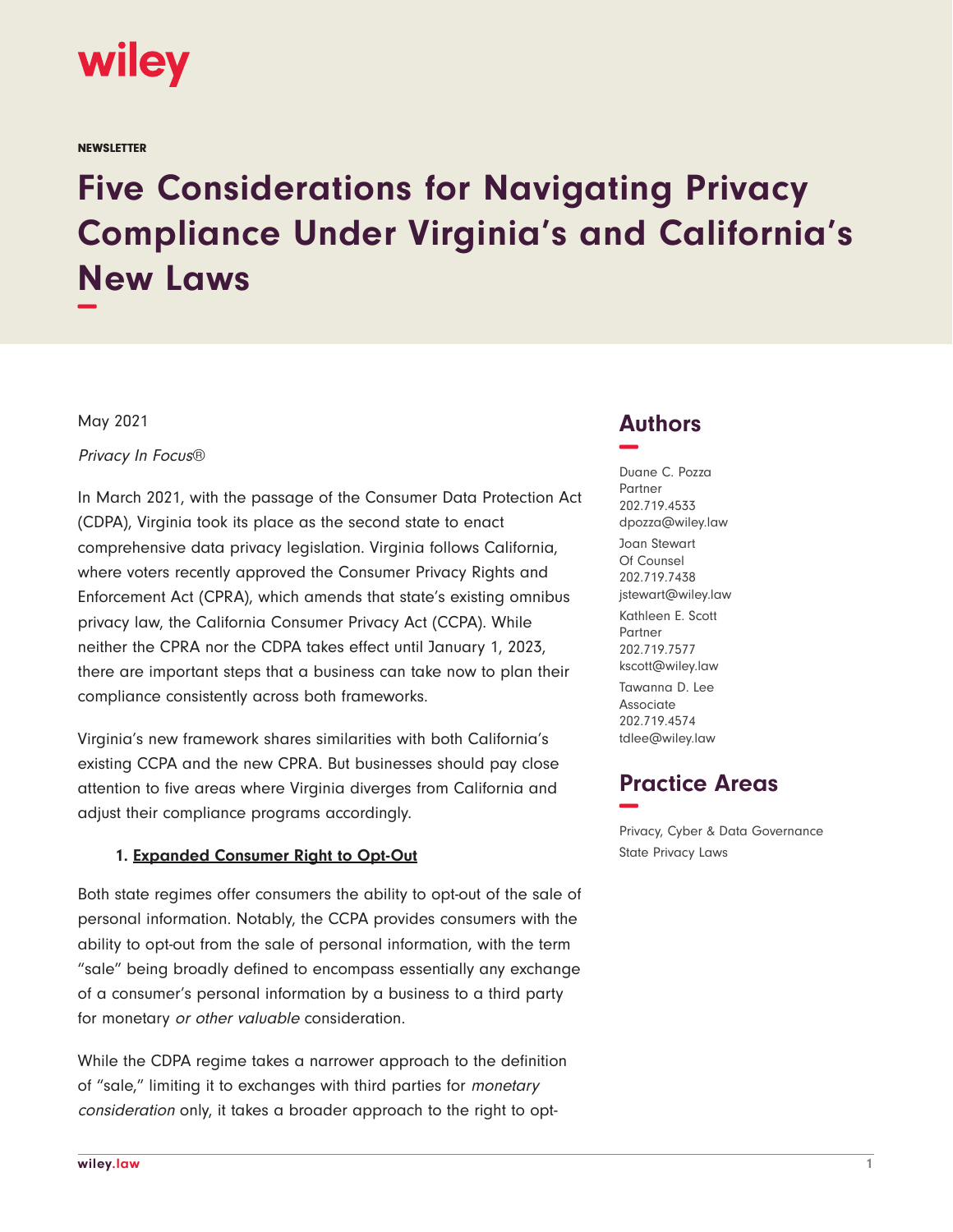out, extending the right to include opt-out of processing of personal data for purposes of (1) targeted advertising, or (2) profiling in furtherance of decisions that produce legal or similarly significant effects, in addition to the sale of personal data. So, businesses that are subject to both the CCPA and the CDPA will need to expand their opt-out mechanism in light of Virginia's new law. At the same time, businesses that already comply with the CCPA will have to expand their approach to account for the CPRA's changes to the California opt-out right, which include broadening it to apply to businesses sharing personal data for crosscontext behavioral advertising.

#### **2. New Consumer Right to Correction**

The new Virginia law establishes a new consumer right to correct that is not found in the CCPA. Specifically, controllers must comply with an authenticated consumer request to exercise the right to "correct inaccuracies in the consumer's personal data, taking into account the nature of the personal data and the purposes of the processing of the consumer's personal data." This is also a new right under the CPRA, which amends the CCPA to establish a consumer right to correct inaccurate personal information that a business maintains. Under the California law, a business collecting this personal information must, among other things, "use commercially reasonable efforts" to correct the inaccurate personal information upon receiving a verifiable request, and in doing so, businesses may also "tak[e]" into account the nature of the personal information and the purpose of the processing of the personal information. Importantly, the right to correction will be the subject of one of the many rulemakings set to take place in California in the coming year. Businesses subject to both the Virginia and California frameworks may be able to draw from that rulemaking process as they build a compliance program with a right to correction that will satisfy both state regimes.

#### **3. Required Consumer Appeals Process**

The CDPA diverges from both the existing CCPA and the amended CPRA in that it mandates that a controller must establish a "conspicuously available" process for a consumer to appeal the controller's decision not to take action on a consumer request. Within 60 days of receipt of an appeal, a controller must provide a consumer with a written decision accompanied by an explanation of the reasons for the decision. If the appeal is denied, the controller must also provide the consumer with a means to contact the Attorney General to submit a complaint. While the California framework requires a business to disclose any rights the consumer may have to appeal a decision by a business, it does not *require* that businesses offer this appeal right.

#### **4. New Consent Mechanisms for Sensitive Data**

The Virginia law, as well as the CPRA, goes further than the existing CCPA in its treatment of "sensitive data." Where the existing CCPA does not define "sensitive" data, and does not create heightened requirements for such data, the CDPA and CPRA each have distinct frameworks with respect to sensitive data. The definition of "sensitive data" is different under the CDPA and the CPRA, as are the consent requirements that are triggered by the collection and processing of sensitive data. In Virginia, a controller will need to obtain affirmative opt-in consent to process such data, and in California, businesses will need to offer consumers the right to limit a business's use of the consumer's sensitive personal information to that use "which is necessary to perform the services or provide the goods reasonably expected by an average consumer."